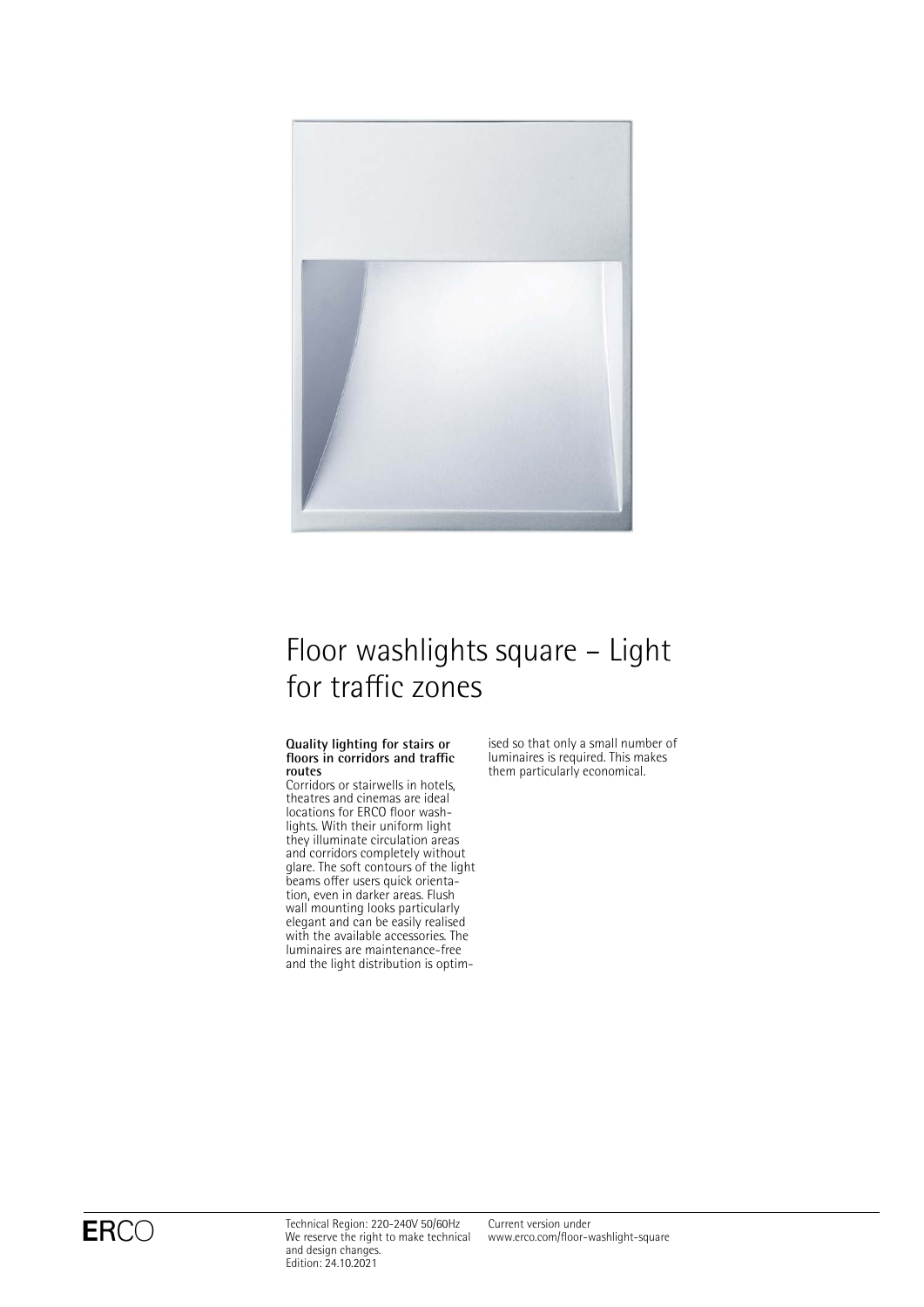

**Structure and characteristics** The features described here are typical of products in this range. Special ver-sions may offer additional or varying features. A comprehensive description of the features of individual products can be found on our website.

**1 ERCO reflector and front plate** – Polymer, silver surface-treated

## **2 Horizontal Softec lens**

- **3 ERCO LED-module** High-power LEDs: warm white (2700K or 3000K) or neutral white (3500K or 4000K) – Collimating lens made of optical
- polymer

- **4 Mounting frame** Can be used on both sides: for covering the wall cutout or as a plaster trim profile with installation detail flush with the wall
- Mounting bracket: metal. Clamp extension 8-22mm Polymer, white
- 

- **5 Housing** for cavity wall installation Polymer
- **6 Control gear** Switchable

**Variants on request** – Cover plate with reflector: coated matt gold, matt silver or matt champagne

Please contact your ERCO consultant.



Design and application: [www.erco.com/floor-washlight-square](http://www.erco.com/floor-washlight-square)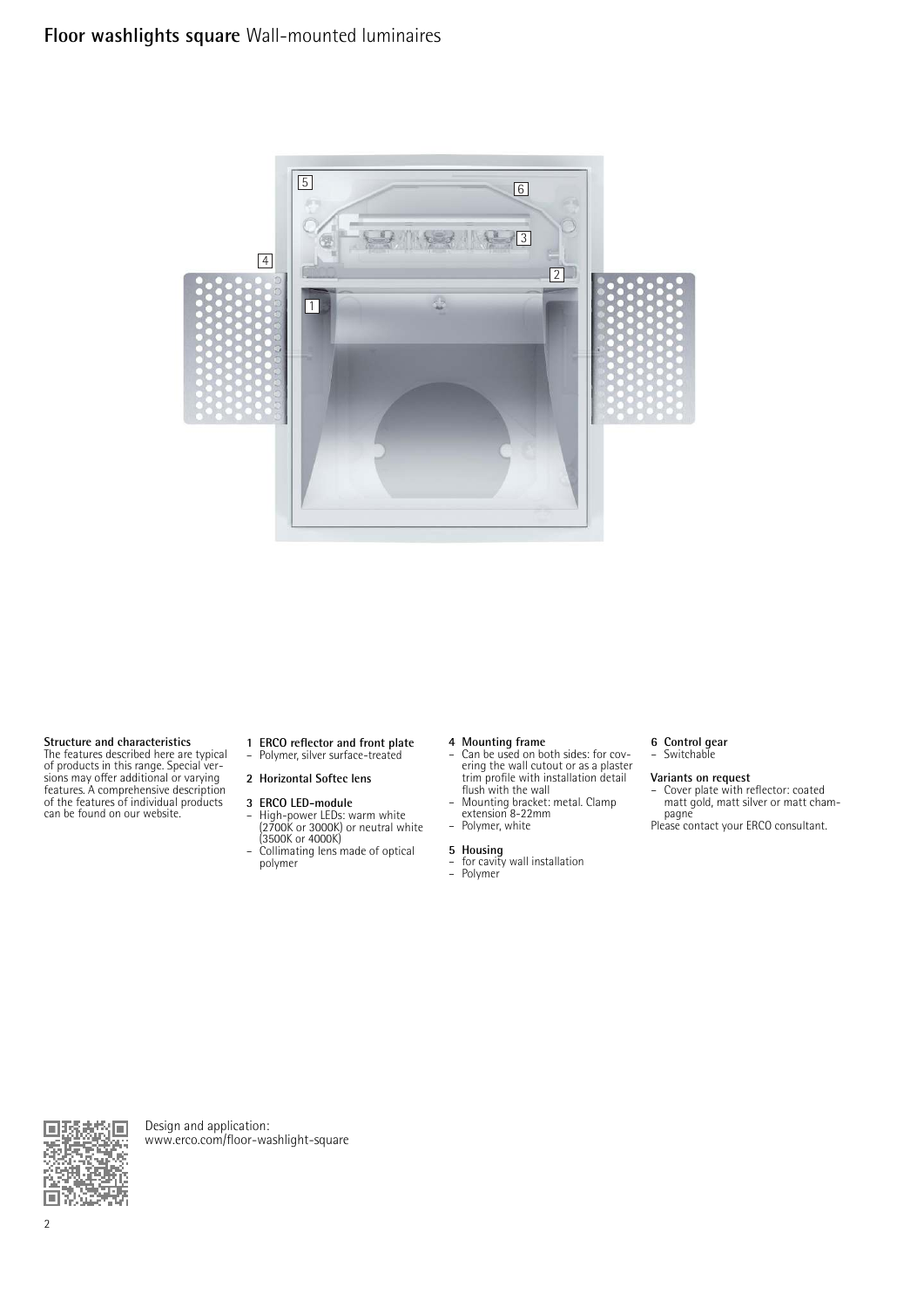## **Floor washlights square** Wall-mounted luminaires





**Available in round or square** Luminaires in round or square form enable wall appearances that match the architecture and style of the interior.

**Flush or covered mounting detail** Depending on the mounting frame, either a flush-wall or overlapping mounting detail is created.

## **Special characteristics**



ERCO high-power LEDs



Excellent thermal management









Flush or covered mounting detail





EMC-optimised

3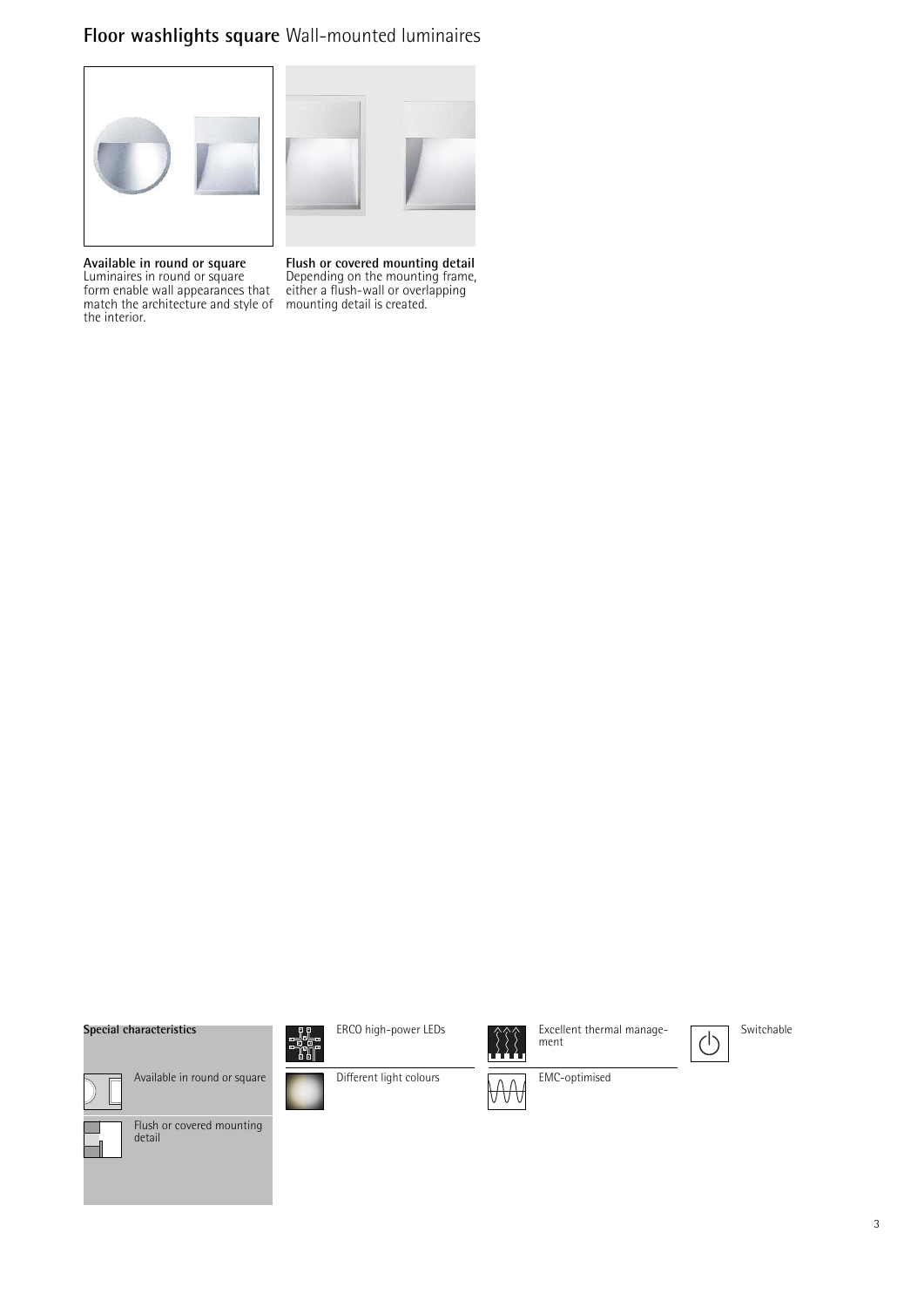## **Floor washlights square** Wall-mounted luminaires – Luminaire arrangement

**Floor washlights** 





Martin Braun Backforum, Han-over. Architect: Ackermann & Raff, Tübingen.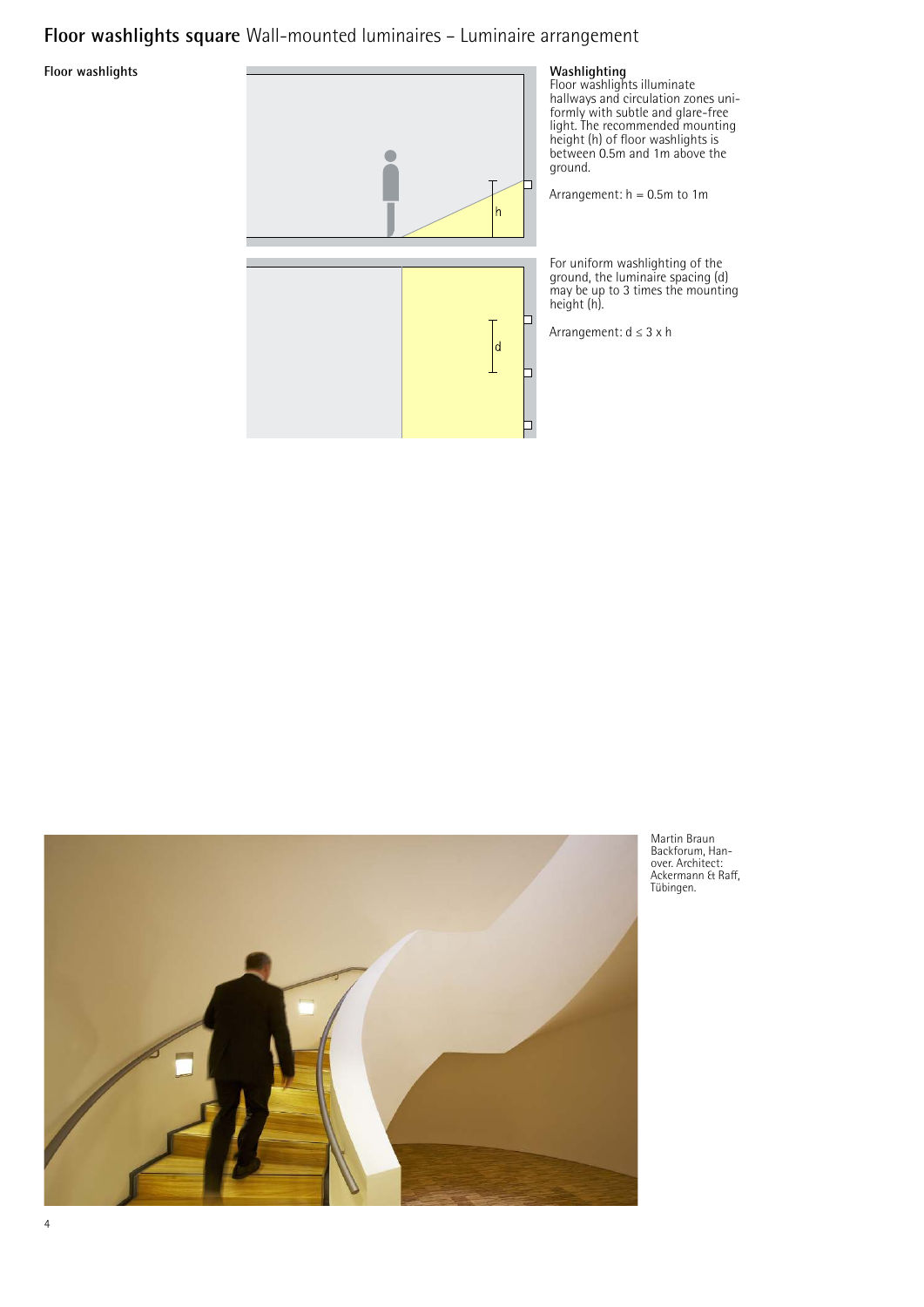Restaurant<br>Kosmos at the<br>Humboldt Villa,<br>Lüdenscheid.<br>Architecture:<br>MTT Architek-<br>Interior design:<br>Kitzig Interior<br>Nictographer:<br>Photographer:<br>Dirk Vogel,<br>Dortmund.

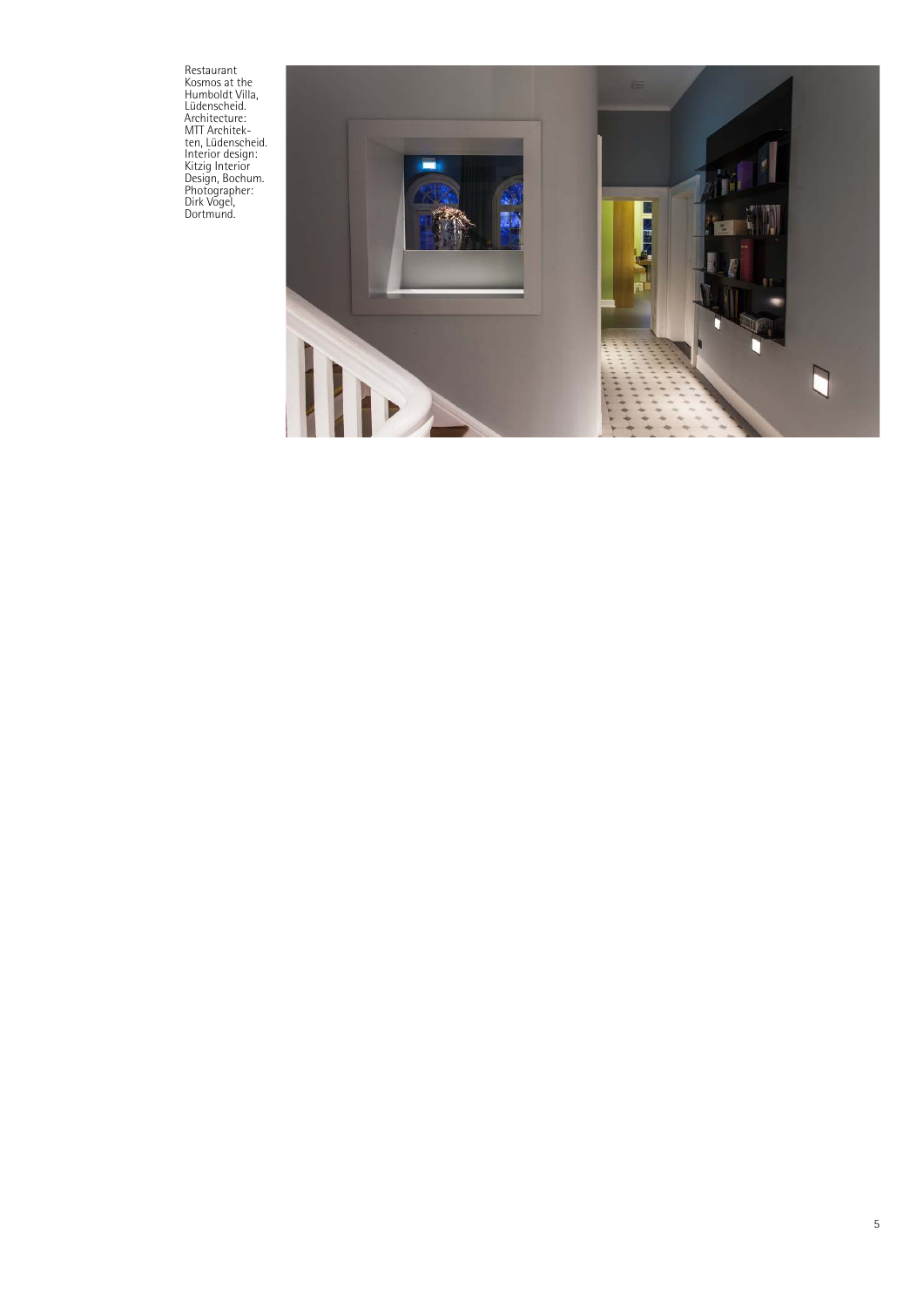# **Floor washlights square** Wall-mounted luminaires

| <b>Construction size</b>                       | 133<br>$\in$<br>157<br>⊻     | <b>133mm</b><br>78<br>⇥ |                              |
|------------------------------------------------|------------------------------|-------------------------|------------------------------|
| LED module<br>Maximum value<br>at 4000K CRI 82 | 3W/450lm<br>6W/825lm         |                         |                              |
| Light colour                                   |                              |                         |                              |
|                                                | 2700K CRI 92<br>3000K CRI 92 |                         | 3500K CRI 92<br>4000K CRI 82 |
|                                                | 3000K CRI 97                 |                         | 4000K CRI 92                 |
|                                                |                              |                         |                              |
| Light<br>distribution                          | Floor washlights             |                         |                              |
|                                                | Wide beam                    |                         |                              |
| Control                                        | Switchable                   |                         |                              |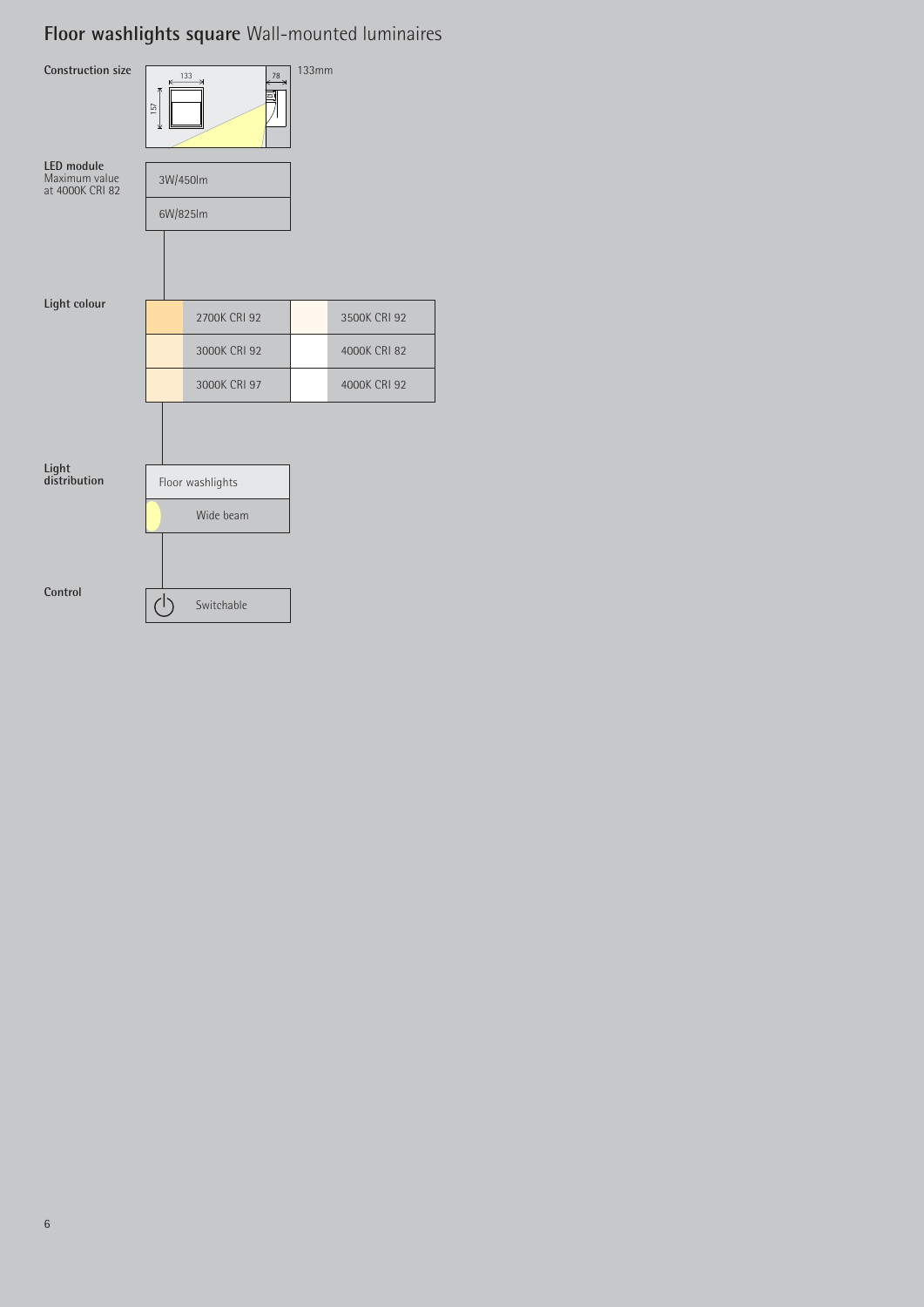

Museo Arque-<br>Madrid. Architec-<br>ture: Juan Pablo<br>Rodriguez Frade,<br>Madrid. Lighting<br>design: Toni Rue-<br>da, Madrid. Pho-<br>tography: Frieder<br>Blickle, Hamburg.

\* available on request Article numbers and planning data: www.erco.com/018331

Design and application: www.erco.com/floor-washlight-square